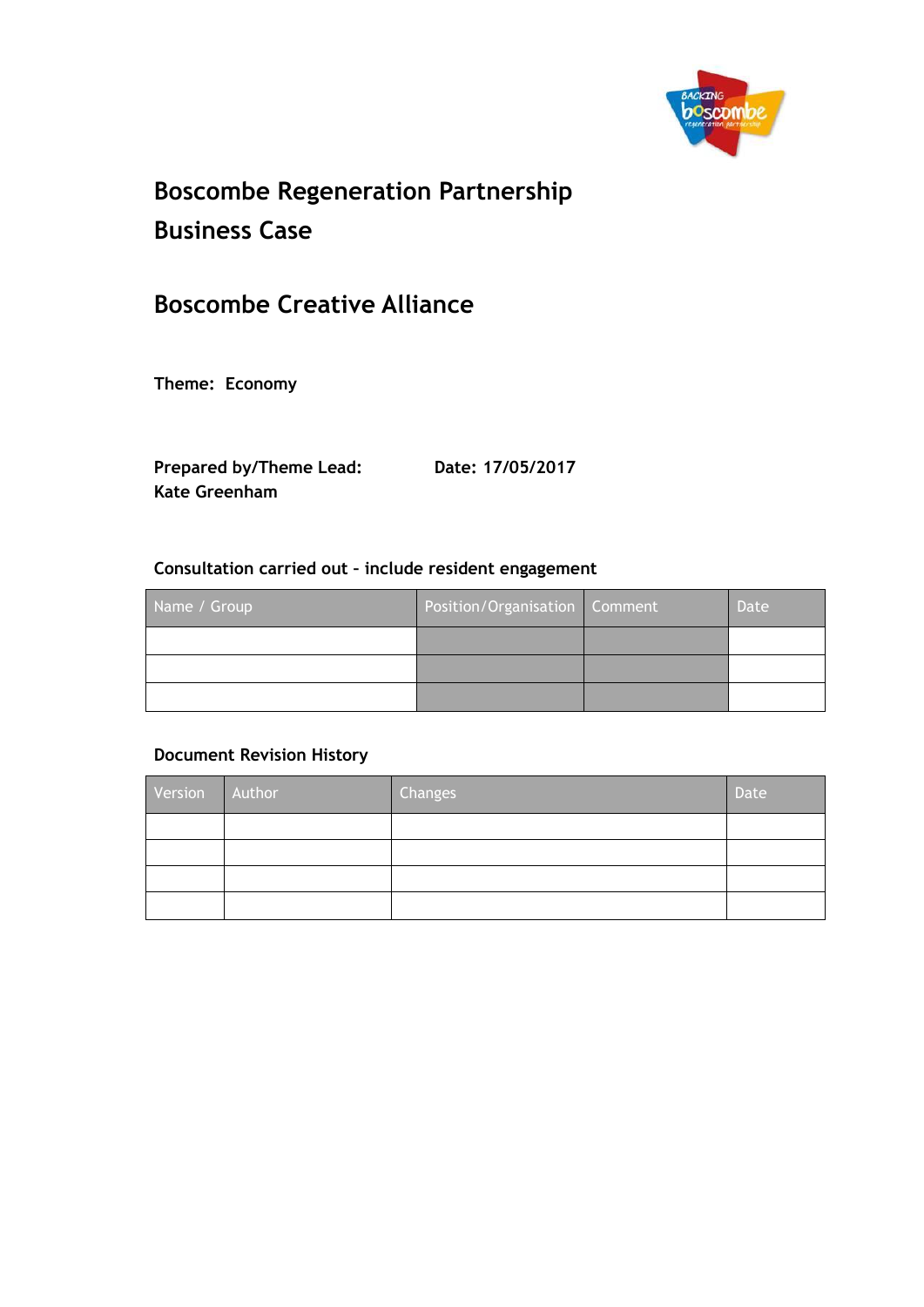

## 1 Executive Summary

Boscombe Creative Alliance (BCA) is a collaboration of 10 creative/digital agencies in Boscombe, with Bournemouth Borough Council as a partner. Our aims are;

1. To support and strengthen Boscombe's Creative Industries sector

2. Champion the role of creativity, entrepreneurship & innovation in schools, business and the community within Boscombe

3. Showcase the area's abundance of creative talent through the creation and delivery of an image building campaign

4. To work collaboratively

5. To become a recognised strategic partner within the creative & digital sector in Bournemouth

This business case is to secure funding to create a series of projects that the Boscombe Creative Alliance runs. The overall aims of the projects are to raise the profile of Boscombe, support the creative and digital industries within Boscombe to thrive and remain, encourage inward investment and provide access to opportunities that raise the aspirations and develops skills of local young people.

Boscombe Creative Alliance is seeking £8,000 from Boscombe Regeneration Partnership to carry out a series of projects within this financial year. The overarching aims of the Boscombe Creative Alliance fits within the 'Economy' and 'Young People's' themes of the Boscombe Regeneration Partnership Commitment 2015-2020.

In addition to the relevance of the proposed projects and initiatives to Boscombe, the aims of the BCA also fit with the aspiration of Bournemouth Council for Bournemouth to be within the top 10 creative and digital cities within the UK by 2020.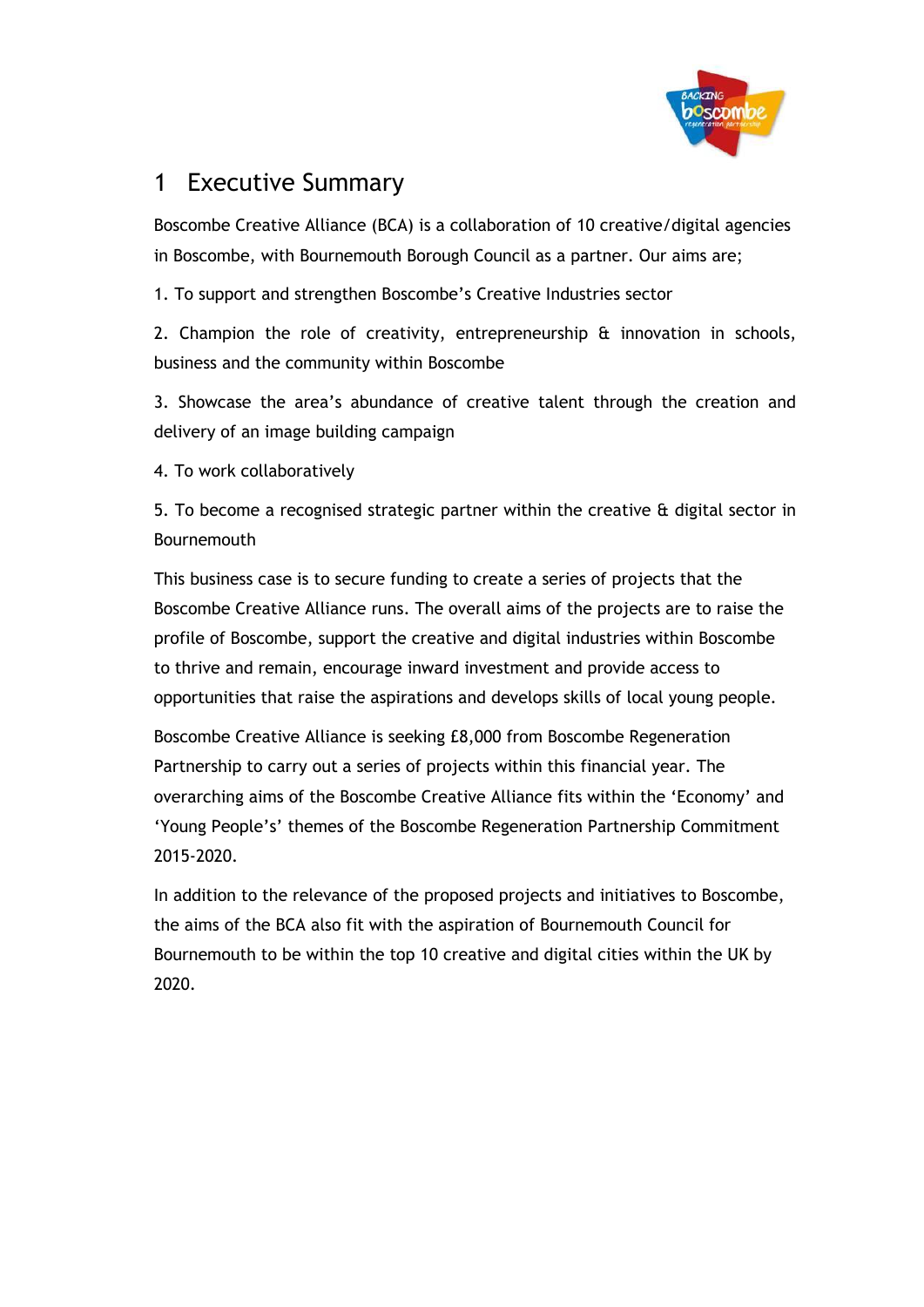

## 2 What do you plan to do

The range of projects that the £8,000 funding that is being asked for, underpins the core aspiration of the Boscombe Regeneration Partnership to make Boscombe a better place to live, work and visit.

### 1. Creative Company Programme

The BCA has partnered with Young Enterprise to offer Y12 students at Avonbourne  $\text{ft}$  Harewood 6<sup>th</sup> form and St Peters 6<sup>th</sup> form to offer a creative Company Programme, which is particularly relevant to the Boscombe area that has a history of creativity. This creative Company Programme will be the first one in the country to focus on creative subjects rather than business studies/economic a-levels that a company programme traditionally tailors to. In addition to this, the 24 students from the two schools will be mentored by the creative directors of 10 creative/digital companies who will bring a wealth of creative inspiration, business knowledge and expertise to the process. Running throughout one academic year, students find out what it's like to set up and run a business. Students make all the decisions about their company, from deciding on the company name and product to creating a business plan, managing the company finances, selling to the public at trade fairs to ultimately winding up the company and paying their taxes. I am seeking the funding from Boscombe Regeneration Partnership board to fully cover the costs of the programme with both schools, for two years. Total cost: £3,000

### 2. Launch Event

To launch the Boscombe Creative Alliance. The event will attract a wide-ranging audience; AUB/BU students (relevant courses), Boscombe businesses/organisations, education institutions (Avonbourne/Harewood school, St Peters school, Bournemouth & Poole College, Arts University Bournemouth (AUB) and Bournemouth University (BU) lecturers/course leaders/heads of depts) and key players in the C&D sector. Not only is the event about launching the BCA, but it is also to raise the profile of Boscombe and its businesses to other businesses and organisations across Bournemouth. This event will be supported by the R.A.W project (Real Art Wins) who have an established social media presence and have already run successful events within the local area. Total cost: £500 3. Studio open day

### To promote the creative and digital agencies within Boscombe to Arts University Bournemouth & Bournemouth University students. This will help to change the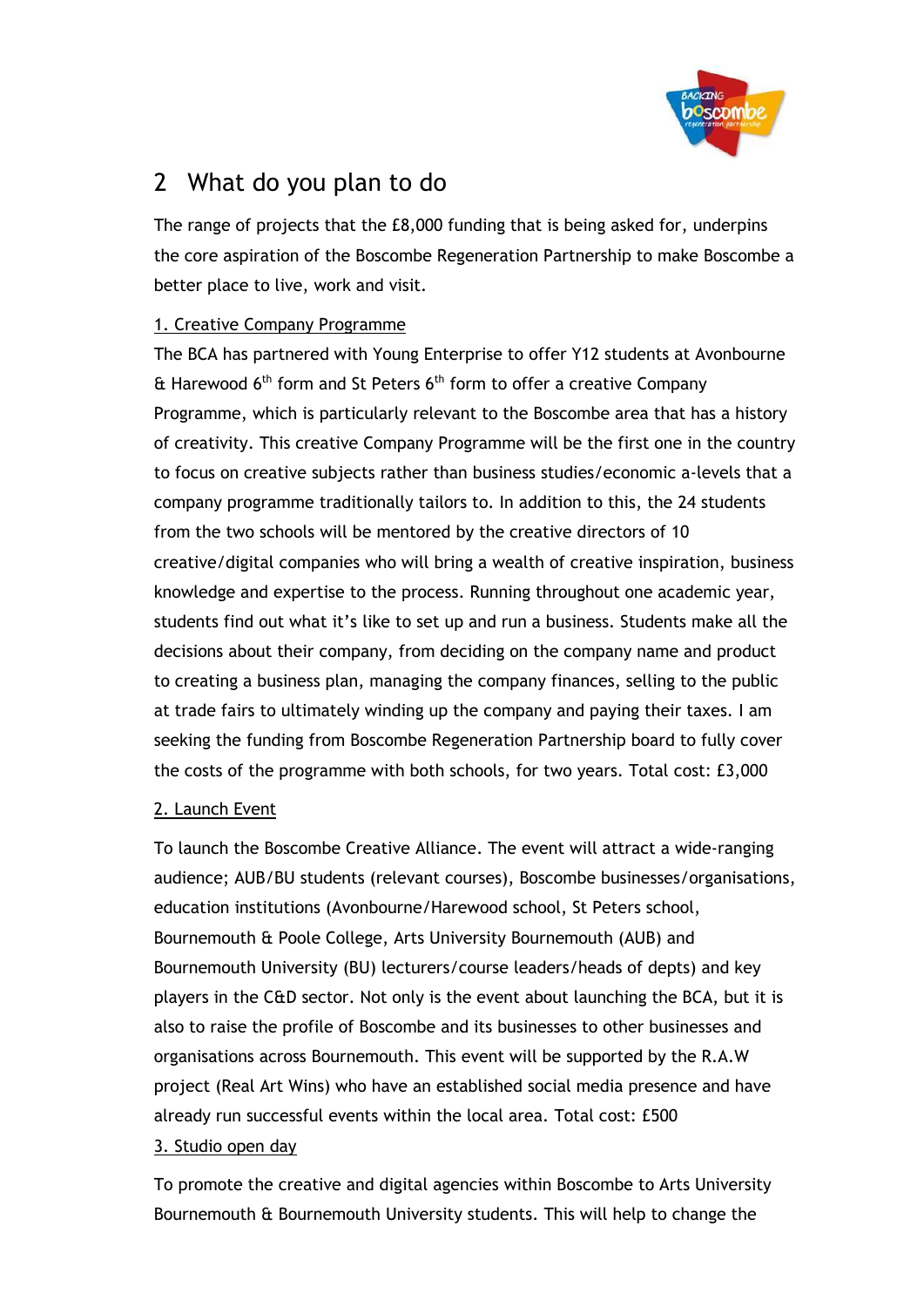

perception of Boscombe to students, raise awareness of the Boscombe companies and in the long term, address graduate retention rates and improve the available talent (graduate retention of BU students within Bournemouth is 3%). Total cost: Free - costs are within employing a BCA placement for a social media & marketing campaign.

### 4. BCA creative/digital award & Internship competition

To approach an existing deliverer of a locally recognised award scheme, to create a specific creative/digital award for students at Bournemouth University & Arts University Bournemouth. The awards would then also lead into potentially gaining a placement with one of the BCA companies. This is again to raise the profile of Boscombe and its creative/digital sector in a more creative way with both universities. No other companies in Bournemouth are currently doing anything similar. Total cost: £1000 to pay for sponsorship of a new creative/digital award.

### 5. Digital platform & print

Costs to pay for BCA branding, digital platform creation/hosting/maintenance and print materials for the launch event. The website is to also facilitate students sending portfolios of work for a centralised internship scheme for all BCA members. All future hosting costs will be met by the BCA companies. (*If Global Group or Make Studio were charging a site of this nature and a branding project to run alongside then they would be looking at £10 - £15,000 cost. As part of their involvement and commitment (Daren Mooney – Owner & Director of Global Group & Chris Bainbridge – Owner & Director of Make Studio) to Boscombe and the BCA, they are doing this at less than cost price and in addition are also both volunteering their creative direction and additional project management staff to this project).* Total cost: £3000, which is to cover some employee time that will be spent working on this and not commercial projects for the companies.

### 6. BCA student placement

To pay expenses of £25 per day for a student on a marketing degree to carry out; social media campaigns to launch the BCA, BCA awards scheme and studio open day with BU & AUB students. To be a social media resource to all BCA projects to support the Boscombe Project Officer. Maximum of 20 days over the financial year. Total cost: £500.

These projects will individually and collectively launch that Boscombe is a place to be for professional creatives of all stages of business whether that be start-ups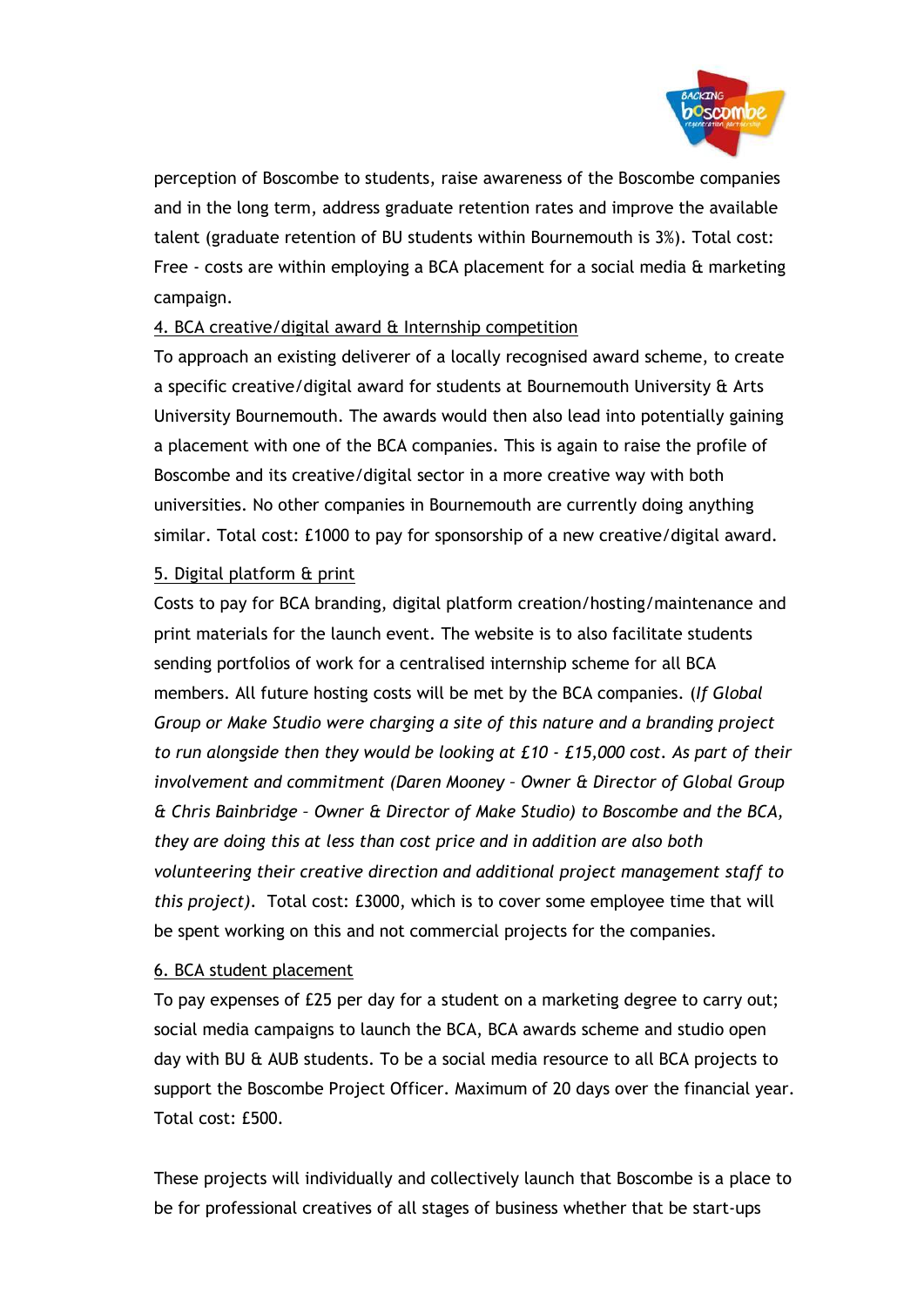

from universities or as a place to locate already successful creative and digital sector companies. The longer-term economy of Boscombe can be driven by the creative and digital sector which is Bournemouth fastest growing sector and bring inward investment into Boscombe off the back off it.

| Partnership's Objective | Outcome                                            | <b>Benefits</b>                                                                                                                                                                                                                   |  |
|-------------------------|----------------------------------------------------|-----------------------------------------------------------------------------------------------------------------------------------------------------------------------------------------------------------------------------------|--|
| Economy                 | Increase investment                                | An increase in the number of<br>commercial creative and digital<br>companies over the next 5 years                                                                                                                                |  |
|                         | A thriving creative industries                     | An increase in footfall and on<br>average spend in the Sovereign<br>shopping centre as a direct result<br>of a larger office sector in<br>Boscombe (long term)<br>An increase in the number of<br>commercial creative and digital |  |
|                         | sector                                             | companies                                                                                                                                                                                                                         |  |
|                         |                                                    | Boscombe Creative Alliance is<br>referred to within the 2018 Tech<br>Nation report                                                                                                                                                |  |
| Young People            | Improve educational outcomes<br>for local children | Two sets of 12 students from two<br>local schools can take part in a<br>creative company programme for<br>two academic years (17/18 &<br>18/19                                                                                    |  |

# 3 What will be achieved?

### 4 Scope

**Included:** All the projects listed within this business case

**Excluded:** Any additional projects to what is listed within the 17/18 financial year or any projects forthcoming within other financial years *(NB: Other than the Creative Company Programme that covers this and next financial years).*

# 5 Risks

| <b>Risk</b>                                  | Mitigation                                   |
|----------------------------------------------|----------------------------------------------|
| Time of the officer that is delivering these | Utilise the skills of a placement student to |
| projects isn't sufficient to cover this      | run the marketing and social media side of   |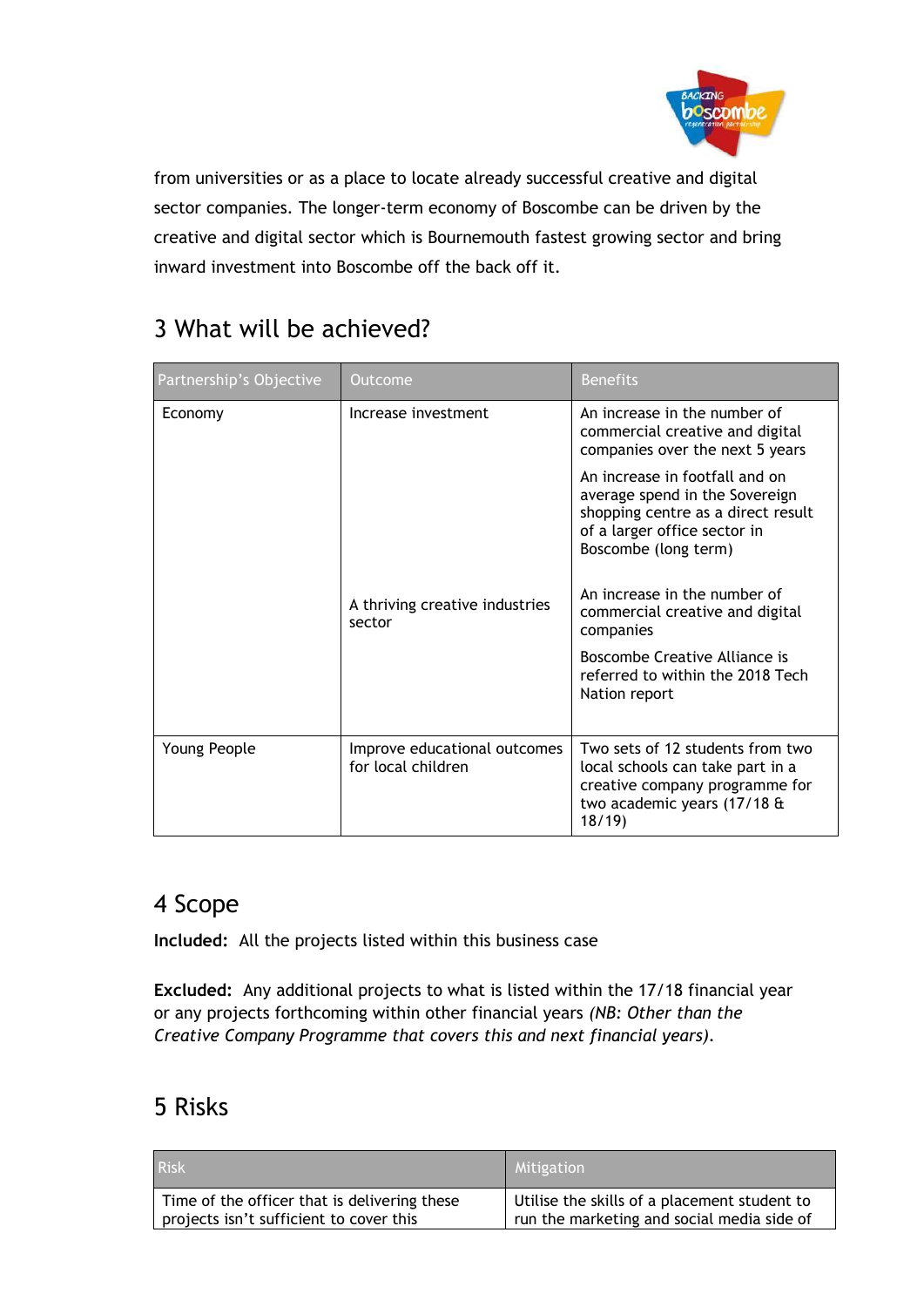

| <b>Risk</b>                                                                                                                                                                                                                       | <b>Mitigation</b>                                                                                                                                                                                                                                                                                                                                                                                                                                                                                                                            |  |  |
|-----------------------------------------------------------------------------------------------------------------------------------------------------------------------------------------------------------------------------------|----------------------------------------------------------------------------------------------------------------------------------------------------------------------------------------------------------------------------------------------------------------------------------------------------------------------------------------------------------------------------------------------------------------------------------------------------------------------------------------------------------------------------------------------|--|--|
| programme of projects and other projects<br>associated with the post.                                                                                                                                                             | the BCA projects.                                                                                                                                                                                                                                                                                                                                                                                                                                                                                                                            |  |  |
|                                                                                                                                                                                                                                   | Directors are leading on some allocated<br>projects, by the officer supporting the BCA.                                                                                                                                                                                                                                                                                                                                                                                                                                                      |  |  |
|                                                                                                                                                                                                                                   | Effective use of project management skills<br>by the responsible officer delivering these<br>projects to ensure that they run to<br>schedule.                                                                                                                                                                                                                                                                                                                                                                                                |  |  |
| Companies within the BCA become disengaged                                                                                                                                                                                        | The responsible officer maintains informal<br>frequent contact with each company within<br>the BCA.                                                                                                                                                                                                                                                                                                                                                                                                                                          |  |  |
|                                                                                                                                                                                                                                   | The responsible officer notifies the<br>companies of funding bids, speaking<br>opportunities and networking events and<br>keeps them engaged in the wider creative<br>and digital sector within Bournemouth to<br>ensure that this is a two-way process and<br>that the individuals also increase their own<br>professional and company profiles and<br>secures additional funding. (Two companies<br>in Boscombe have recently been successful<br>in obtaining Creative England funding<br>because of this partnership with the<br>Council) |  |  |
| The projects run over the £8,000 budget                                                                                                                                                                                           | Effective use of project management skills<br>by the responsible officer delivering these<br>projects to ensure that they run to budget.                                                                                                                                                                                                                                                                                                                                                                                                     |  |  |
| The Boscombe Creative Alliance doesn't<br>succeed in becoming a strategic partner within<br>the creative and digital sector, therefore                                                                                            | The responsible officer and all individual<br>directors attend networking events locally<br>and regionally where they promote the BCA.                                                                                                                                                                                                                                                                                                                                                                                                       |  |  |
| doesn't raise the profile of Boscombe                                                                                                                                                                                             | The responsible officer and all individual<br>directors publicise the BCA within existing<br>and new social communication channels to<br>ensure the profile of the BCA reaches a wide<br>audience.                                                                                                                                                                                                                                                                                                                                           |  |  |
|                                                                                                                                                                                                                                   | The responsible officer ensures that all<br>relevant and key persons within the Council,<br>leaders within the creative and digital<br>sector and all local partners are aware of<br>the BCA and are supportive of it.                                                                                                                                                                                                                                                                                                                       |  |  |
| The collaboration of the companies is currently<br>informal with no set management structure<br>other than within the council's internal<br>management structures. No ability to raise<br>grants from third sector organisations. | At the last meeting on $16th$ May, all the<br>companies within the BCA voted to set the<br>BCA up as a Community Interest Company<br>(CIC). The responsible officer will be<br>carrying out this process before the launch                                                                                                                                                                                                                                                                                                                   |  |  |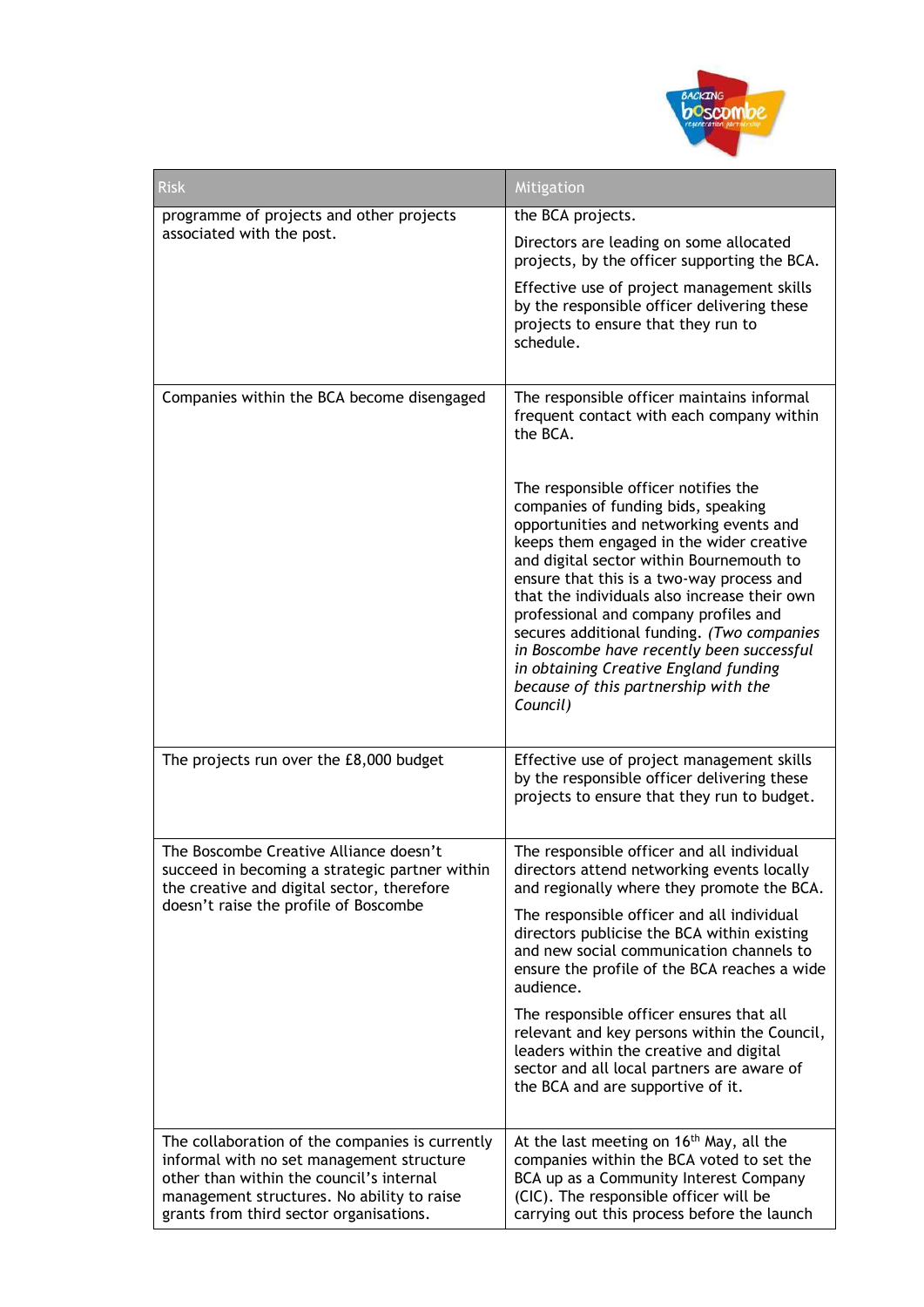

| <b>Risk</b> | Mitigation                                                   |
|-------------|--------------------------------------------------------------|
|             | of the BCA in October. Four directors have<br>been selected. |

# 6 Options

### **Option 1 – The BCA does not exist**

| What it would achieve       | Cost (£k)                                                                                                                                                 |
|-----------------------------|-----------------------------------------------------------------------------------------------------------------------------------------------------------|
| None of the aims of the BRP | £0                                                                                                                                                        |
| Strengths                   | Weaknesses                                                                                                                                                |
| None                        | Doesn't raise the profile of Boscombe as a<br>place be for the professional creative and<br>digital industry.<br>Doesn't provide opportunities that raise |
|                             | aspirations and develops skills for local<br>young people.                                                                                                |
|                             | Doesn't encourage inward investment into<br>Boscombe.                                                                                                     |
| <b>Risk</b>                 | <b>Mitigation Strategy</b>                                                                                                                                |
| None                        |                                                                                                                                                           |
| Accepted / Rejected         | Reason                                                                                                                                                    |
| Rejected                    | We need to do something with the<br>momentum that has already been achieved<br>through the establishment of the Boscombe<br>Creative Alliance.            |

### **Option 2 – Fund the creative company programme, but none of the other elements of the BCA**

| What it would achieve                                                                                                 | Cost (fk)  |
|-----------------------------------------------------------------------------------------------------------------------|------------|
| Two schools (24 students) within the<br>Boscombe area can be part of the creative<br>company programme for two years. | £3000      |
| <b>Strengths</b>                                                                                                      | Weaknesses |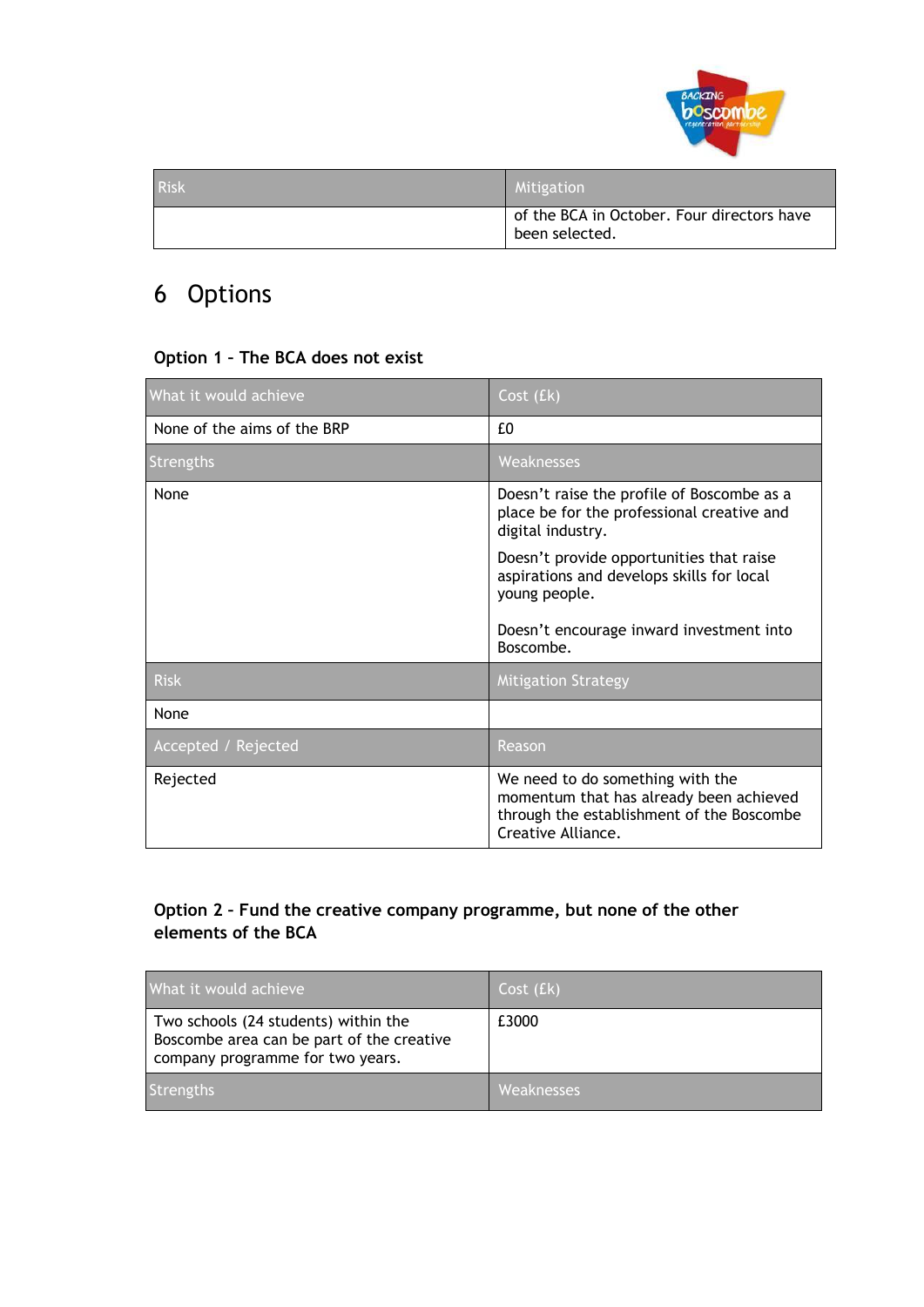

| It would provide opportunities within the<br>creative and digital sector that raises the<br>aspirations and develops skills of local young                                                                            | Doesn't have the supporting projects to give<br>the BCA credibility and status within the<br>creative and digital sector                                                                                                                                                                                                                                                                     |  |  |
|-----------------------------------------------------------------------------------------------------------------------------------------------------------------------------------------------------------------------|----------------------------------------------------------------------------------------------------------------------------------------------------------------------------------------------------------------------------------------------------------------------------------------------------------------------------------------------------------------------------------------------|--|--|
| people.                                                                                                                                                                                                               | This option does not have the ability to<br>engage with university students to change<br>perceptions, promote Boscombe and hasn't<br>got any additional projects to support the<br>development of the creative and digital<br>sector in Boscombe. We therefore are not<br>meeting our aim of supporting creative<br>industries to thrive and remain in Boscombe<br>if we choose this option. |  |  |
| <b>Risk</b>                                                                                                                                                                                                           | <b>Mitigation Strategy</b>                                                                                                                                                                                                                                                                                                                                                                   |  |  |
|                                                                                                                                                                                                                       |                                                                                                                                                                                                                                                                                                                                                                                              |  |  |
| A last-minute project commitment or sickness<br>of one of the directors means that there is<br>unable to be two advisors present with the 12<br>students on the Young Enterprise Creative<br><b>Company Programme</b> | One additional person per company is also<br>getting DBS checked and trained to be an<br>advisor.                                                                                                                                                                                                                                                                                            |  |  |
| Accepted / Rejected                                                                                                                                                                                                   | Reason                                                                                                                                                                                                                                                                                                                                                                                       |  |  |

### **Option 3 - Provide funding to BCA to carry out the programme of proposed projects**

| What it would achieve                                                                                                                                                                                                                                         | Cost (£k)                                                                                                                 |
|---------------------------------------------------------------------------------------------------------------------------------------------------------------------------------------------------------------------------------------------------------------|---------------------------------------------------------------------------------------------------------------------------|
| All the set aims of the BCA, it would also<br>support the growth of the creative and digital<br>sector in Boscombe (and Bournemouth) and<br>get recognition locally, regionally and through<br>the tech Nation report (if featured) get<br>national coverage. | £8,000                                                                                                                    |
| Strengths                                                                                                                                                                                                                                                     | Weaknesses                                                                                                                |
| Gives the BCA the profile to be a serious and<br>strategic partner within the creative and<br>digital sector                                                                                                                                                  |                                                                                                                           |
| <b>Risk</b>                                                                                                                                                                                                                                                   | <b>Mitigation Strategy</b>                                                                                                |
| As in section 5                                                                                                                                                                                                                                               | As in section 5                                                                                                           |
| Accepted / Rejected                                                                                                                                                                                                                                           | Reason                                                                                                                    |
| Accepted                                                                                                                                                                                                                                                      | To assist Boscombe Regeneration Partnership<br>towards achieving two of the six themes<br>within the 2015-2020 commitment |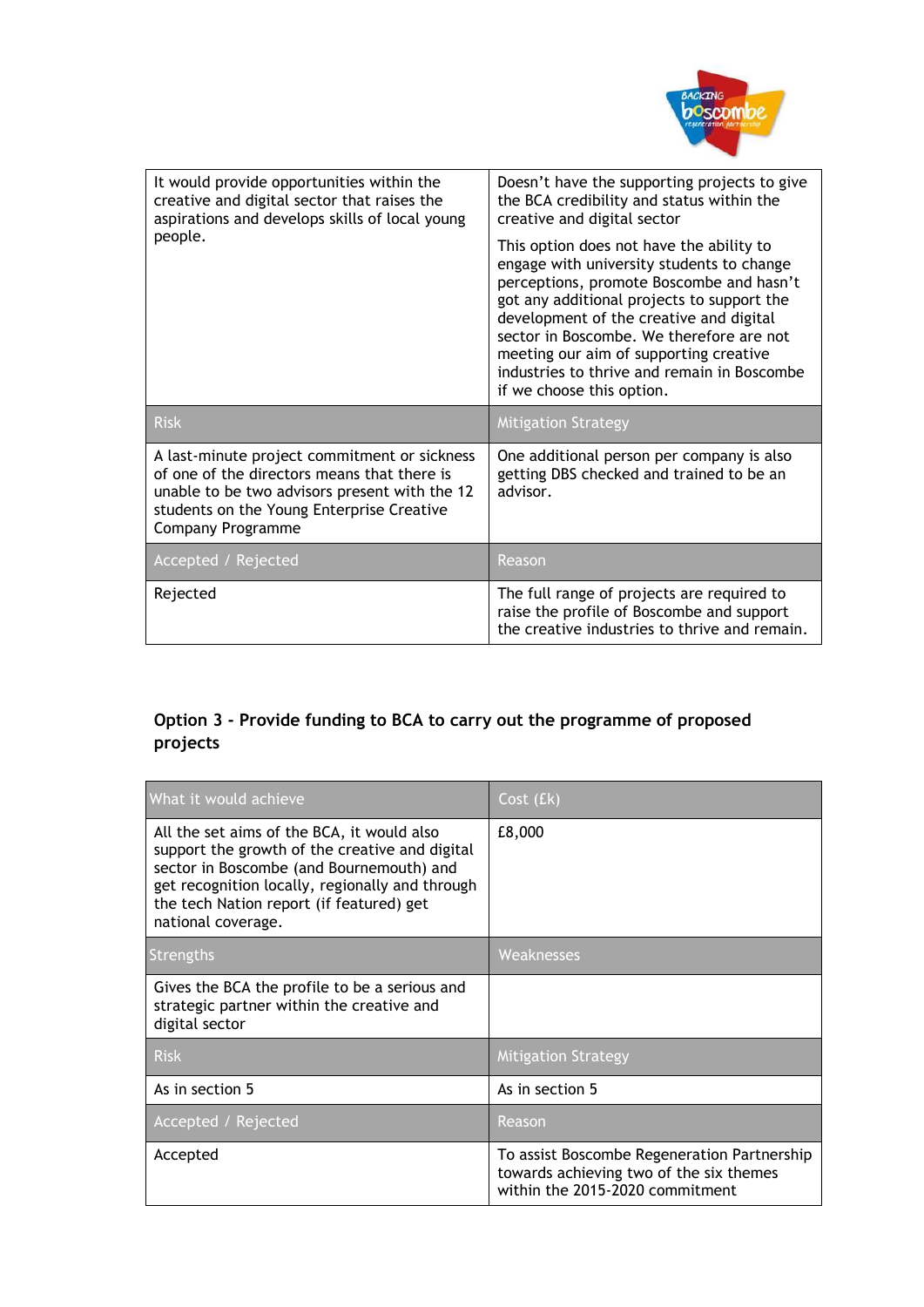

# **7 Spend**

| Description                                            | <b>Funding source</b> | 2017/18 | 2018/19 | Total  |
|--------------------------------------------------------|-----------------------|---------|---------|--------|
| <b>Creative Company Programme</b>                      | <b>BRP Board</b>      | £1500   | £1500   | £3000  |
| Launch Event                                           | <b>BRP Board</b>      | £500    |         | £500   |
| BCA creative/digital award &<br>Internship competition | <b>BRP Board</b>      | £1000   |         | £1000  |
| Digital platform & print                               | <b>BRP Board</b>      | £3000   |         | £3000  |
| <b>BCA</b> student placement                           | <b>BRP Board</b>      | £500    |         | £500   |
| Total                                                  |                       | £6,500  | £1,500  | £8,000 |

# 8 Success Factors

Support would be needed from key staff in the council and from the local business and community networks. In addition, the success of the Boscombe Creative Alliance will require support from creative and digital sector leaders and organisations across Bournemouth and education institutions in Bournemouth.

### 9 Timescales

| <b>Project Start Date</b> | <b>Project End Date</b>                                                                                                                                                                                                           |
|---------------------------|-----------------------------------------------------------------------------------------------------------------------------------------------------------------------------------------------------------------------------------|
| Now                       | All projects listed are to run within this<br>financial year. The creative company<br>programme will run over this and next<br>financial years The BCA will continue to<br>work and have projects in the pipeline for<br>2018/19. |

| ID           | Phase / Activity                                    | <b>Estimated</b><br><b>Start</b> | <b>Estimated</b><br>End |
|--------------|-----------------------------------------------------|----------------------------------|-------------------------|
| 1.           | <b>Creative Company Programme</b>                   | September<br>2017                | May 2019                |
| 2.           | Launch Event                                        | <b>June 2017</b>                 | November<br>2017        |
| 3.           | Studio Open Day                                     | August 2017                      | October<br>2017         |
| $\mathbf{4}$ | BCA creative/digital award & Internship competition | August 2017                      | March<br>2018           |
| 5.           | Digital platform creation and print                 | June 2017                        | Septembe<br>r 2017      |
| 6.           | <b>BCA</b> student placement                        | June 17                          | March<br>2018           |